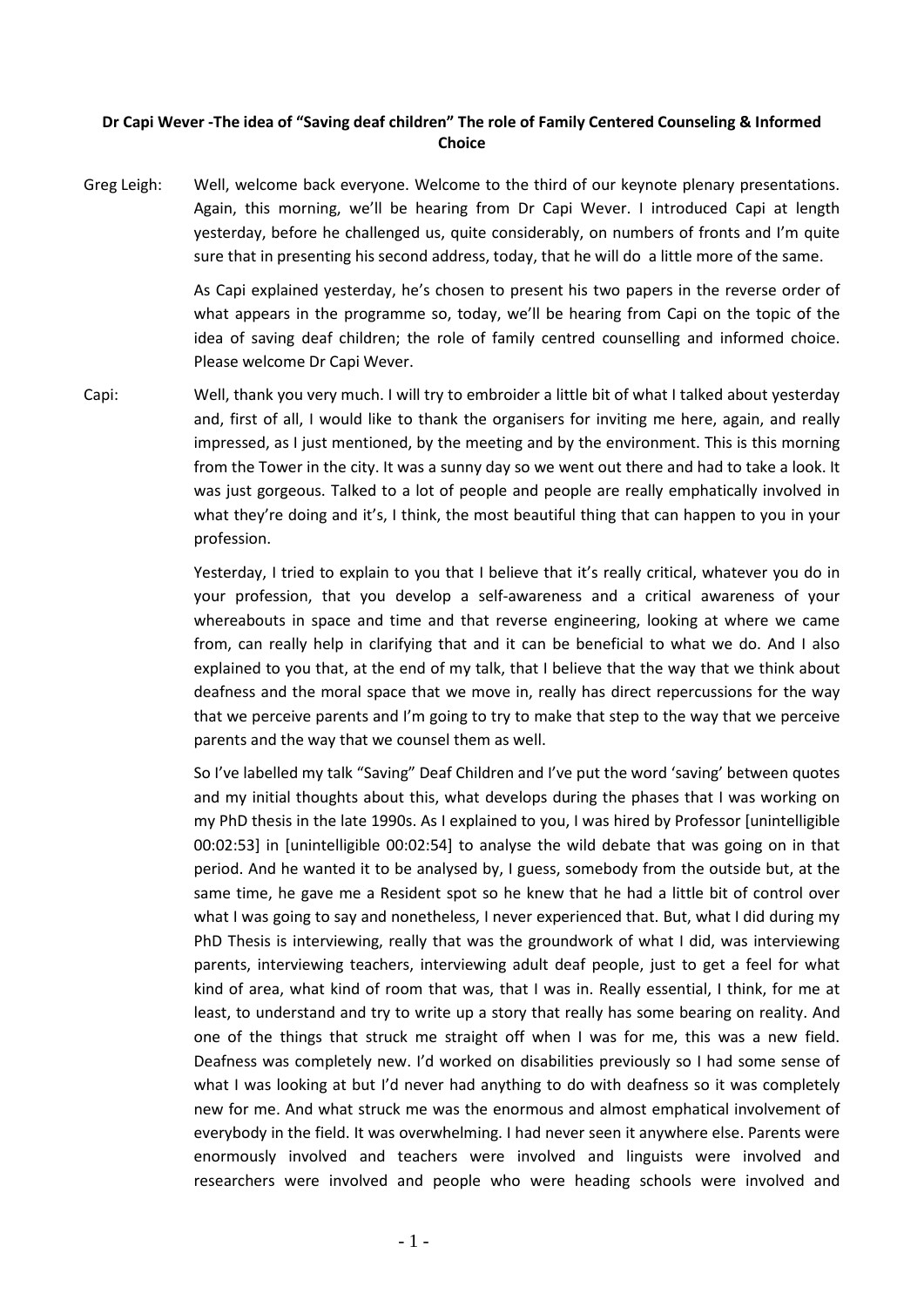everybody seemed to be so emphatically involved with what they were doing. But, there's a down side or a potential down side to that as well. When I first came upon this impression, I visited a Professor in Utrecht who was …his core business was children with autism. And I was telling him this. I said, "Hey, you know, I'm doing this PhD study and I'm interviewing these people and they're so involved with what they're doing that…." And he was like, "Yeah. I recognise this. We have this too and in the field of autism". So there's …it seems to be that there's something about children and something about disabled children, at least that was my first …I didn't have children at the time. Actually, my daughter was born on the day, one hour before I had to defend my thesis. It was really terrible. Actually, they speeded up the delivery a little bit so I was on time. And .. so I had no…I could not fall back to intuition. I didn't have children so for me, it was all new, and I correlated it with children and I correlated it the children with a disability in general. So, this is a little bit what my impression of the field was. People were almost like superheroes, really putting all their efforts into what they were doing. And parents, these weren't normal parents. These were superhero parents. They were so involved and went out of their way, moved from one side of the country to the other to get the best school. I mean, you don't typically see that in regular parenting. It was just amazing.

So let's look at little bit closer at the model of superheroes and what is…if you read a story or look at a movie about superheroes, what does that mean? Well, generally if you look at a superhero story, you will see that these people live in a morally dualistic world. It's a very transparent world where the differences between heroes and villains is very clear. There's hardly a grey in between. And remember what I talked about yesterday, and you will start to see similarities. The superhero, typically, has no doubt. Doubt is not a part of his language arsenal. The world is transparent and the superhero is very convinced about what he does. And thirdly, even though they blow up half city blocks in trying to get to the villains, it doesn't seem to matter. They never focus on the damage that they do. So it seems to be that the message is, whatever they do it's collateral damage. Whatever happens along the way, it's justified by the end goal. And, indeed, the end of the story usually is very good. It's and good augured. The hero always wins. There's always a victorious moment at the end of the story. So if you compare this to what we were talking about yesterday, it seems, indeed, that this is a portrayal of the world as dealing with tame problems. A two dimensional world in which there is no doubt and there is great transparency between the moral values that we live in. And I think that's very appropriate because it's a comic and a comic or a book or a movie is an idealisation of the world that we live in or perhaps it's an idea of the world that we would like to live in. But, typically, it's not the world that we actually do live in. So let's move to the world that we do live in and talk about the Cheiron Larsen case.

I'm not sure if you are aware of this case. This is a case that took place in the early 1990s in the United States and it's actually back to home, it really is about what we're all together here for. Cheiron Larsen was a deaf child, a profoundly deaf child, congenitally deaf child, born into an ASL family with at least one other deaf sibling. He didn't have any cochlear implants. I believe, at the time, that this was becoming actual. He was six or seven years old, I'm not certain about that, but he was older. He wasn't three or four. And for some reason or another, Cheiron ended up in a foster home. I believe the reason was that his mother left the children alone with somebody to take care of them and stayed away for a couple of days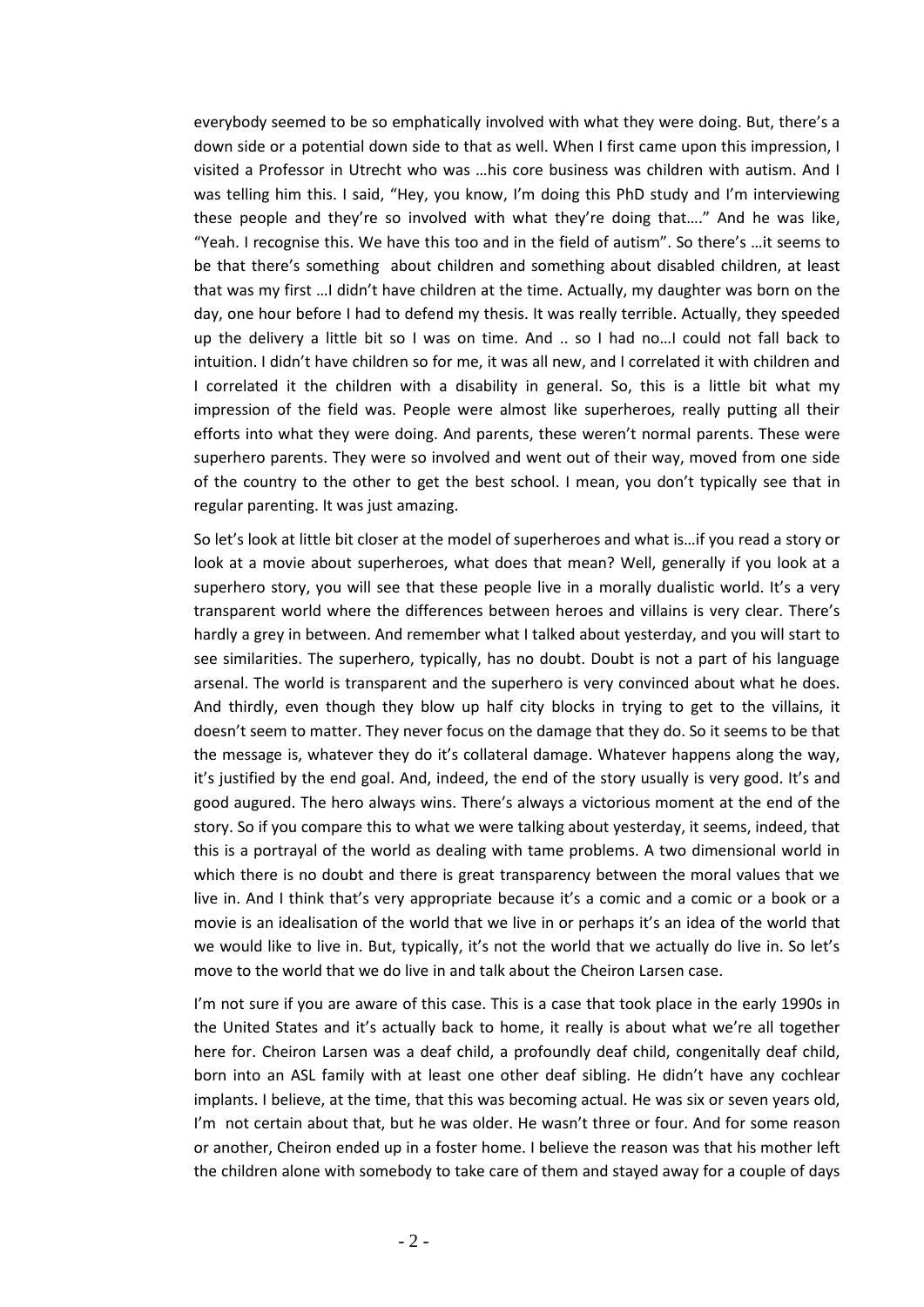so there were more issues in that family. It wasn't just deafness. There were more issues involved. So Cheiron and his brother were placed in a foster family and that's when the ball started to move cause these foster parents were hearing. The school that they attended was a hearing school and this whole ball started to move about, why didn't these two children have cochlear implants. And it went so far that they took it to Court. The foster parents took the biological parents to Court. And the claim of the lawyer was that the denying Cheiron and his brother cochlear implants was to be perceived as neglect and, moreover, it was to be perceived as a medical emergency meaning it wasn't just neglect but something that we needed to do something about now, right now. So this is from an author that wrote about this in the ethics Journal for Medical Ethics. [unintelligible 00:09:35] And she writes that these are the arguments that they used. They were claiming that cochlear implants were in the best interests of these children. Now that might sound very familiar to you. We use that term a lot and I will come back to it, just in a moment. To realise their potential – we've heard that in the past days as well. And this is the medical emergency part – it was to be performed between the age of 0 to 4 because that was the window of opportunity to act. So, it seems that from an argumentative structure, these are the two arguments that were central in claiming that these two children really needed to get a cochlear implant immediately. Immediately was formulated by a biomedical emergency which really puts it outside of an issue of values or opinion. It's just something that needs to be done. And the best interests argument that I will argue does, pretty much, the same thing. The best interests argument does not invite dialogue, does not invite debate. It pretty much forces you into a certain direction of choice.

So the characteristics are that the problem is perceived as a tame problem. It is depicted as a medical emergency. What's going on is depicted as something of in the best interests of the child. And it goes so far that it completely isolates the child from his environment. I mean, whatever happens to these parents, obviously, doesn't seem to matter. It's all about the child. And any collateral damage that might be happening, in the meantime, seems to be put aside as collateral damage, as something that we need to accept because we're going for that greater goal. And that is the way that the best interests argument works so we should be careful when you see that flying by. I mean, it's the same kind of rhetoric as the life and death rhetoric. Who is to stand up and say, "Well, we're offering every child the best start in life." It is almost impossible to say, "Well, not me. I don't think that that's the case." So, that really reveals its rhetorical nature and means that you should think, when you see this, rather than go along with it, but it's difficult to do. Who could be against it?

And remember what I said yesterday about Michel Foucault and he would say that these arguments are trying to avoid dialogue, are trying to reframe the whole debate into a two dimensional problem, into a tame problem and not really inviting you, not really engaging you to think about the details or the nuances of the story. So, it more or less functions as a linear absolute, just as the life and death argument does. It forces you into a certain direction. It overrules everything else just as, pretty much, what we said about hearing yesterday. And hearing is also, or functions as, a linear absolute. Every bit of hearing is to be considered good. And this…it's very hard to bring in other arguments when this takes place. So, as I said at the beginning, the way that we think about deafness and the way that we think about children and the way that we think about parents are strongly interrelated. So if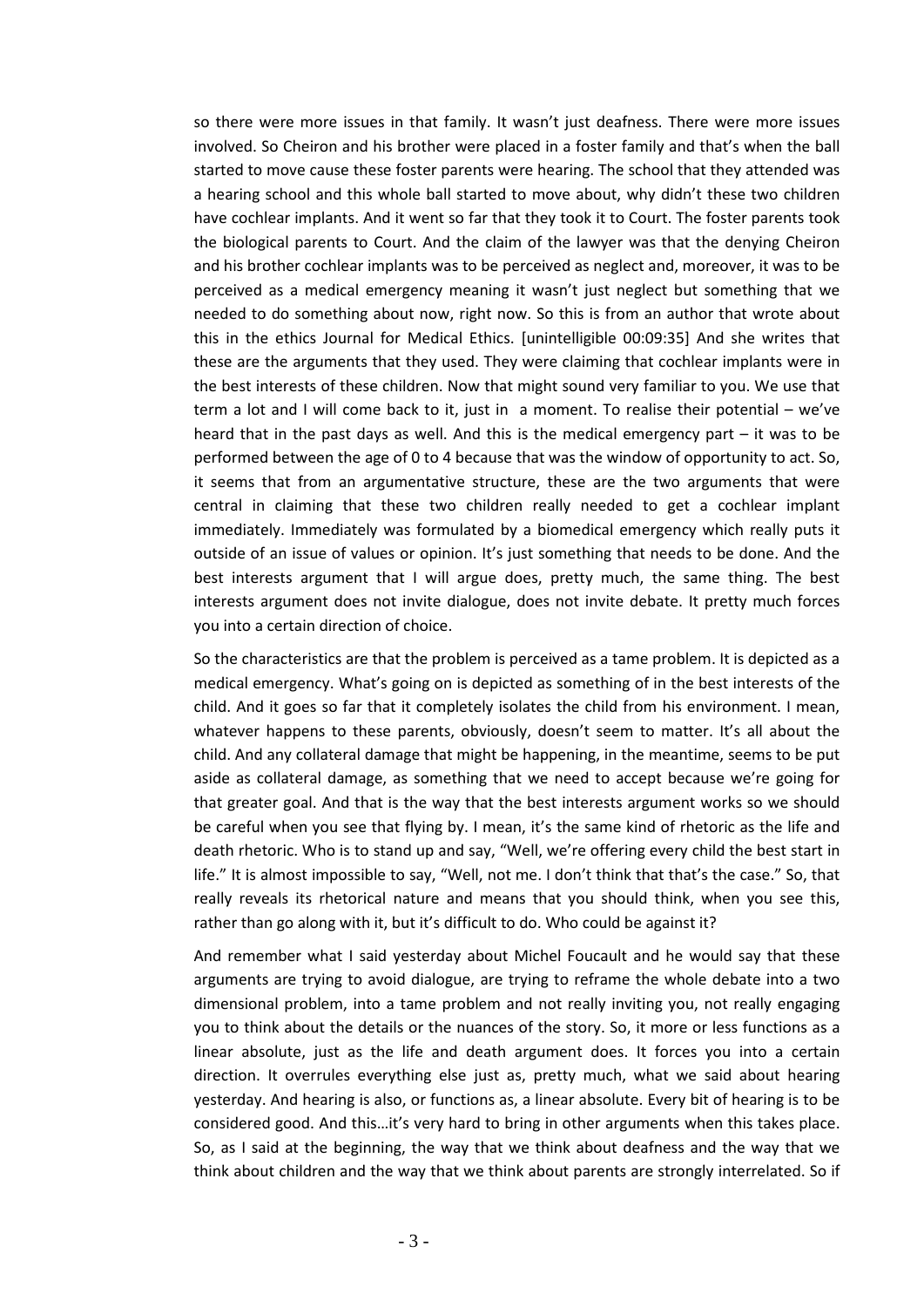you understand how we think about deafness, how we think about hearing loss and how we think about children in general and deaf children in general, you will start to see and realise how we are likely to relate to parents in our counselling. There is a strong and direct relation between how we view what we do, the implicit moral space that we move in, the rhetoric that we have internalised. I don't think it is explicit. I don't think we do this purposely. I think we live in that world in how we approach and counsel parents. And I think that the Cheiron Larsen case shows this beautifully. I don't think they went after these parents purposely. I think they went after these parents because they came out of a specific moral space; a specific way of thinking about hearing loss as being a linear absolute, as being an emergency, as being something that had to deal with a child's best interests. And that really drove the way that they dealt with parents, sending them to a foster home, taking parents to Court, and contesting the position of parents in that relationship. So there is a strong relation between the two and let's try to, again, back engineer a little bit, again, to get it a little bit more detailed of where are we coming from which is, a little bit, what we talked about yesterday and where are we heading.

So what is the original purpose of newborn hearing screening. I'm still struggling with that, even after yesterday. So let's look at it again because there has to be a benefit model. I mean, it cannot be the case that we're just doing this with no reason at all. initially, when we started this, there must have been a very clear benefit model. And what do mean with a benefit model? And this goes for any treatment that we do. I've made it specific to a developmental problem because there is something specific about the child and developmental issues in childhood. So, okay, so we have this intervention that we're doing, be it newborn hearing screening or screening for breast cancer, and the reason that we do this must have something to do with assumptions in the future. I mean, why change a winning team. If everything is okay, why are we setting up this enormous thing called new born hearing screening. There must have been assumptions about something that we did not like, downstream, that was driving us to do this. Moreover, we must assume that by intervening we may cause downstream liabilities but these downstream liabilities do not weigh up to the assumed benefits. So the balance of benefits and liabilities are in favour of the benefits. But, we're not going to wait for 20 years. I mean, that's the problem for ..in developmental issues. We're not going to sit there and intervene with whatever we're going to do and wait for 20 years and measure and see if we actually materialised what we wanted to realise. So, we need this intermediate measures, these intermediate definitions of benefits and liabilities and we're assuming that there is a very strong correlation also something that is difficult, sometimes, to actually materialise. So we're coming up with these intermediate benefits and measures. We're assuming that there is a strong correlation with why we're really doing it and we're really doing it because of these assumptions that we have about something that is really wrong with deaf people in their young adolescence and adulthood. Okay. So there's assumptions, right there, downstream. And there's also intermediate arguments, somewhere in the middle, childhood, a little bit later maybe, and these intermediate benefits and intermediate liabilities and benefits model really tell you how we think in an etiological sense. How do we assume that these downstream benefits correlate with our interventions so both are very interesting. So let's look a little at them a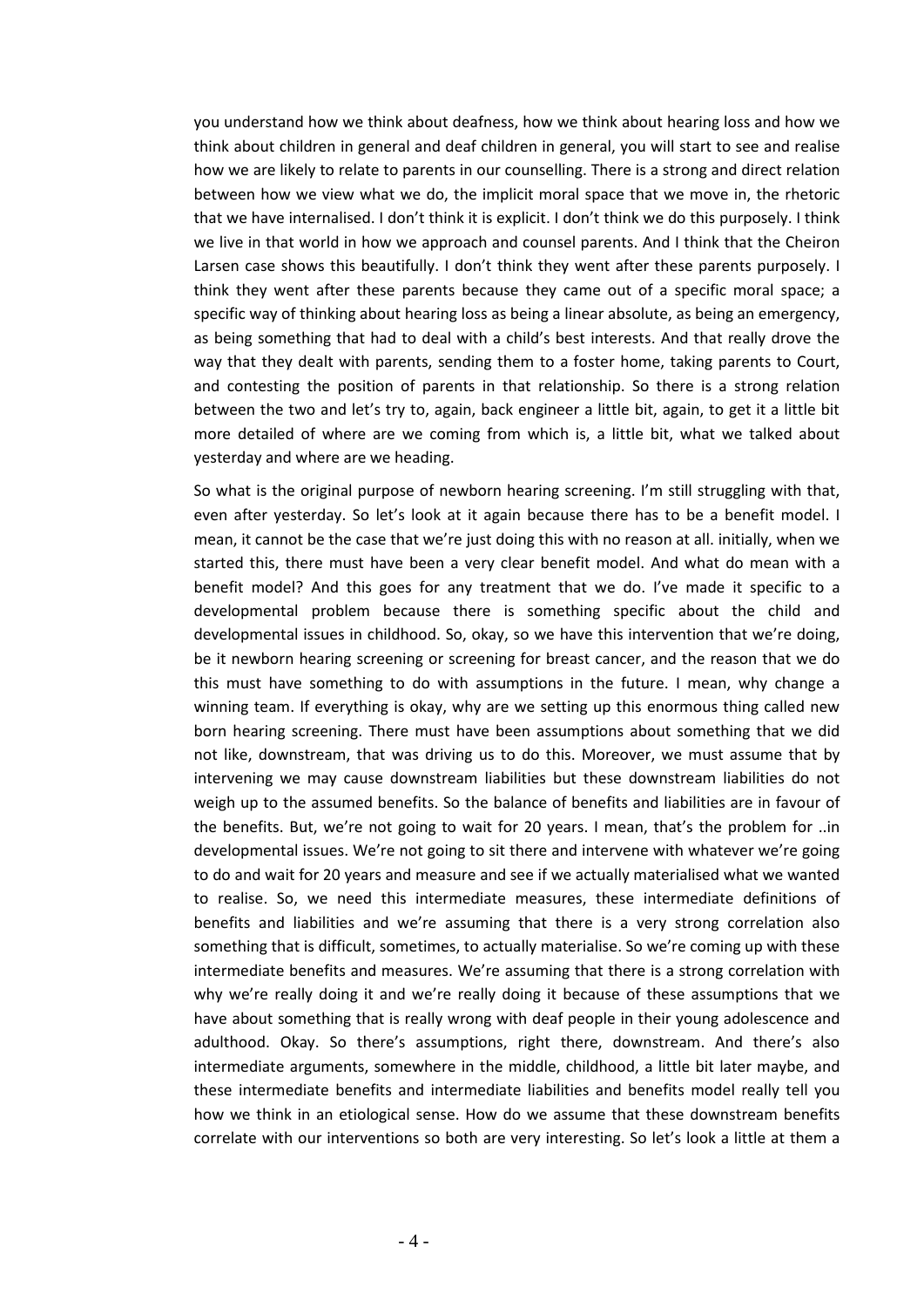little bit closer. So, in reality, it is the downstream problems that must have driven why we are doing what we're doing today. So what are these downstream problems?

Well, even though some of you may not know this person, and it's not specifically about William Stokoe, a brilliant linguist that really wrote up a lot about deaf adolescence and deaf adults in the 50s and 60s but his generation, I'm showing his photo here for what he stands for. I think that first, I mean if we're talking about what was wrong with deaf adolescence and deaf adults downstream, the generation of scientists that did their work in the 50s and 60s really were pivotal. They really gave us a sense about where these people were at. And I think it's, even though you may not have read what they did, it still structures the basic emotion that we have when we think about deaf people. Basically what they did is, what Stokoe and the others did is they showed us the failure of the profoundly deaf in the downstream. So these are, so to say, the empirical facts. But, there is an etiological causation that is immediate to what they did as well because they were evaluating how these people were doing after 75 years of oralism. So, there was an immediate correlate to an etiological way of thinking. So it wasn't just an empirical, factual summary of what was wrong but also immediately, not even purposely, but just by doing it after 75 years of oralism, it was also an etiological claim about why this happened to these people. And, of course, we saw a pretty awful piece of movie yesterday and this is pretty much the same situation. So I'm not sure if this is the case and I try to…I mean, it would be for me. I had the feeling, when I interview teachers, that there was a sense of shame about that historical past that we have behind us and that it led, for some people, to a feeling of urgency, that we needed to repair something. And where did this feeling of shame come from? Well, these are logical questions. How did we embark on such a totalitarian project and did not see the limits for 75 years? How did it last for so long? And how could we have been driven by such a one-sided aim, in spite of our best intentions because I'm very convinced that everybody in the field is extremely motivated to do the best that they can. So, in spite of our best intentions, this is what happened. So the moral space is, these factors really play an important factor. Of course, the empirical facts – and I've put them between quotes and I'll come back to that in a minute because it actually is critical because they are less factual than we think that they are – the etiological thinking, because that really leads us to the why do we need that or this or that intervention to fix this problem, and the emotions that surround it, feelings of shame, feelings of urgency. So let's look at little bit at the downstream facts.

Well, if you look at the literature that was published in that period, I mean these are just some of the things that we know and that they focus on. We know that, in spite of our best intentions, about 90% of deaf people, depending on who you quote, at the end of the day, after 18 years or 16 years or 12 years of education, were pretty much unable to pragmatically use spoken language. And we're still very strongly sign language dependent. There were extreme literacy delays, a low educational performance. As an adult, they were under-employed. There were serious mental health risks involved and, in terms of social belonging, many of the deaf, really, lived and functioned in the deaf world, with a capital 'D'. So, we know they were doing badly but how and why? What is the etiological rationale behind it? So let's look a little bit closer at what literature has to say about that. And these are more recent quotes. Well these are the empirical facts. I've mentioned them already.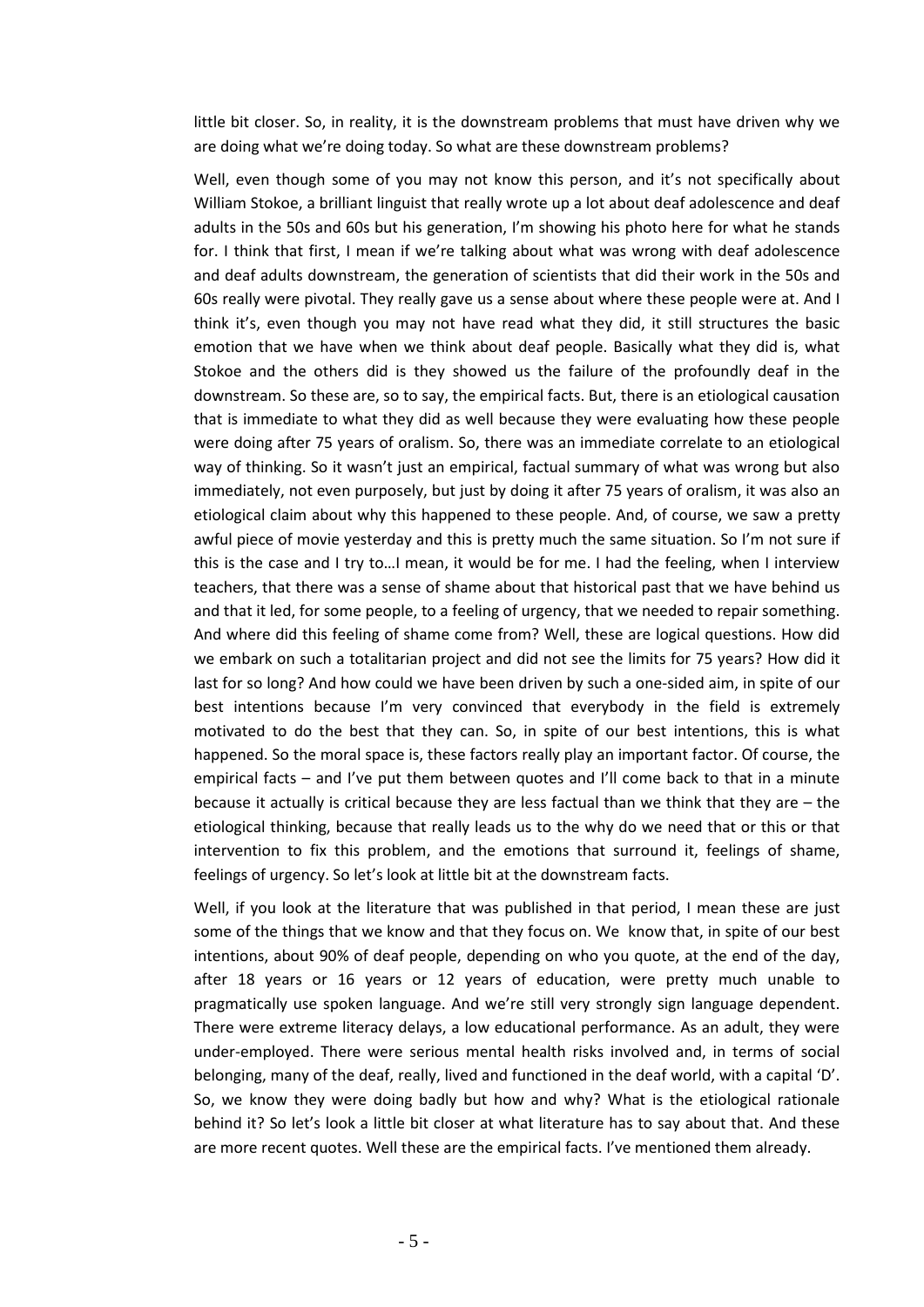This is Ching in her introduction of one of her articles, "Many children with profound hearing loss have difficulties acquiring speech, language, and literacy." Okay. So these are the facts. So let's look a little bit closer at the etiological reasoning behind it. This is from [unintelligible 00:21:27] and says, "Okay. So we know that there's problems with speech and language acquisition, but if detected late and thereby compromising optimal childhood and compromising lifelong vocational prospects". And so, now we start seeing a sort of sequence in our reasoning. We know what the problem is and we know how we perceive the logic behind the problem; how we perceive the aetiology. So we start getting a little bit more detailed benefit model. So we know that downstream, there is issues. There's lower vocational prospects and, now, we believe that this is caused by an impaired cognitive development. And we believe that that is caused by an impaired language development. And we believe that that is caused because we detected hearing loss late. And if we do so earlier, and we intervene in that sequence, we assume, doing the intervention and now you may argue with me if this is correct but it could be sign language as well, but doing the intervention will better the vocational outcomes of this chain of events.

But, let's go back to the better vocational prospects that I just talked about. I put them between quotes. That's, I said just now that I think they are less factual than we think they are. And I think …I'll try to explain that to you. I think it is pretty hard to talk about prospects without defining a moral space. It is difficult to talk about best interests without some basic assumptions. Better prospects? Which better prospects? Which better prospects are we talking about? Is it common sensical? No it's not. There is a large number of values and benefits involved. And it only becomes common sensical if you make choices; if you take a position in that cluster of best interests or values that are involved. Because how are we going to benchmark them? Are we going to benchmark them based on the hearing world? Are we going to benchmark them to the deaf world? Are we going to be talking about what is pragmatically possible? Are we going to use cognition and language as something overrides everything else? Are we going to believe that social emotional issues are to override everything else? Are we considering family and the natural parents as sacred, as something that can't be touched? Or do we think that we need to do social justice? Are we focusing on the individual? Are we focusing on the group? Or are we focusing on society? Are we focusing pragmatically? Or are we reasoning through values? Are we believing that what we can do is ...we can do ..we can optimise the outcome or are we fundamentally believing that what we need to do is a trade-off? As you can see, there's a lot of values that fit perfectly in that best interests argument and there are a mixed bag. And you need to make choices before they start to make sense.

So the moral space only becomes transparent by deciding on which value hierarchy is important to you; which value overrides which and how do we view liabilities? Are we going to weigh them or are we going to perceive them as collateral damage that we accept? So, is it about something, what we can achieve theoretically or is it about what we can achieve pragmatically? So we need to have a better understanding of where we're coming from in terms of our moral space. As I've already mentioned, there are some theoretical backbones to that. I mean are we talking about a tame problem? Are we perceiving the problems as complex wicked problems? Are we assuming that we can reason through values, theoretically, or are we pragmatists in how we reason? Are we going to focus on the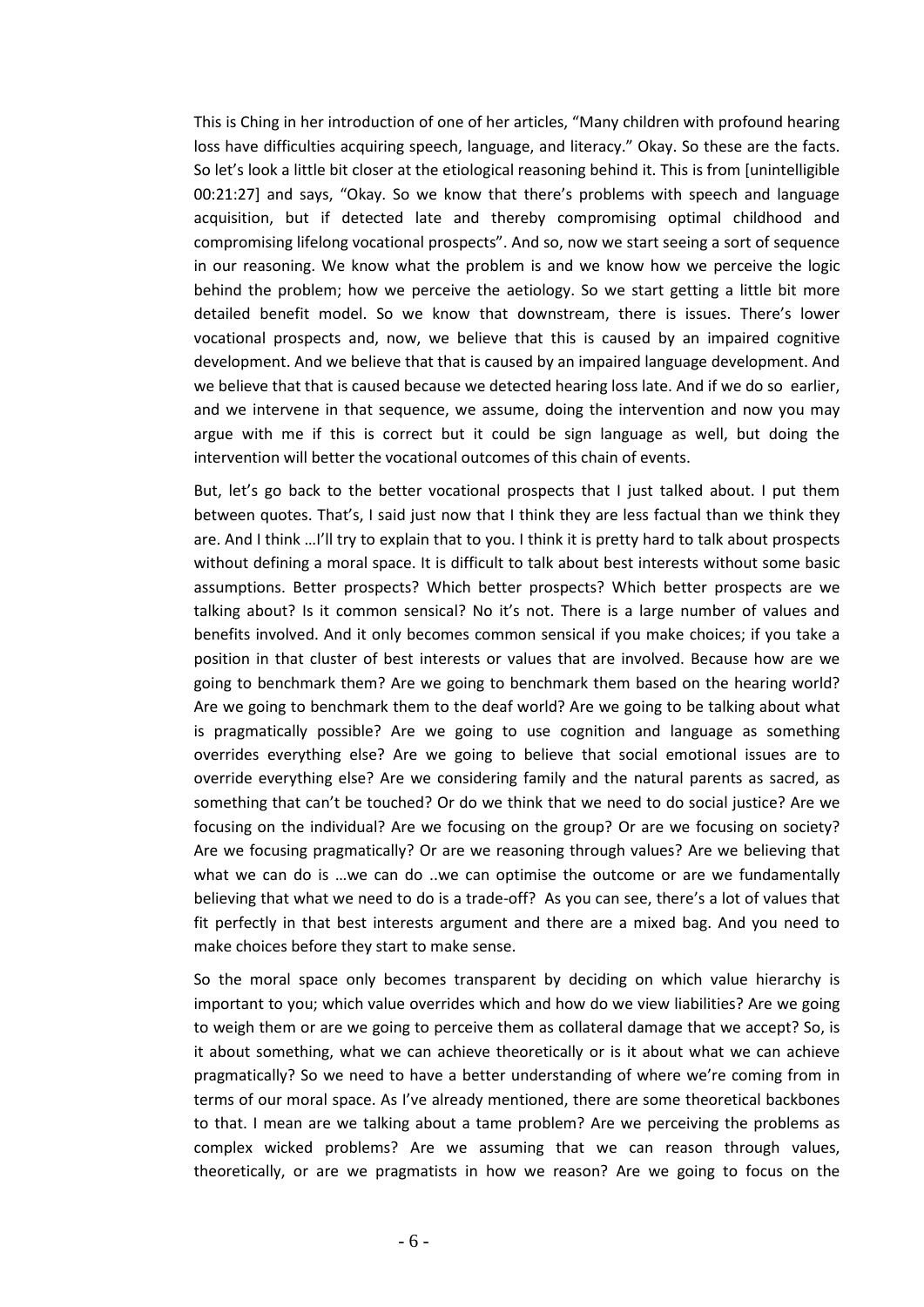individual or are we going to focus on the individual as part of a larger whole, as part of an ethnic group, as part of family? Where are we going to stand? And are we going to focus on performance outcome – cognition, language – or are we going to focus on emotional outcome in terms of best interest?

Now having said that best interests really is a mixed bag doesn't say that it is completely relativist. I mean, there are definite, popular moral spaces, especially in the western world. And I think that two of them are very important and they deviate the way we think. I mean, that's why I'm showing it to you. I think that there is a cognitive linguistic moral space that is very popular and especially in Anglo-Saxon countries, I think, and probably the most in the United States of America, you can see this. You can see this. And what is the cognitive linguistic moral space contain of? It means that you're orienting yourself on performance mostly. You're focusing on the individual, on language, on cognitive development. That is really paramount. What's also logical that countries such as the USA does that because it doesn't have any safety ropes. I mean, if you're not doing well educationally, if you're not doing well in cognitive terms, if you're not doing well in language terms, you'll fall through the holes. And you'll end up on the street. There is no safety rope. So it doesn't make any sense to talk about happiness. Happiness is direct correlate of how somebody does in cognitive terms. If you look at welfare states, such Sweden, The Netherlands, Denmark, Norway, you'll see that they tend to focus more on emotional wellbeing. And they can afford to do that because we do have a safety net. So we can afford the arrogance of saying, "Well, you know, it's not really quite essential that you perform the best that you can be in school because we have something to catch you if you fall, so to say. So, feeling good and being happy is something that come to the forth more often in those countries and, of course, whatever we do, we want it to be equally available to everybody.

But the problem with both of them is that they tend to be monolithical and aimed at the optimising. They're really believe that the ideal world exists and that's where things start going wrong, I believe. If you look at the consequences for hearing loss, the cognitive linguistic model, I think, would lean more towards cochlear implantation, towards early cochlear implantation. And I think that the emotional or kind of approach that we would see in the welfare states might lean more to sign language, might lean more towards deaf culture support. And as I said, both of them would want to put that into legislation.

Let's take it one level higher. We talked about that yesterday as well. If we talk about the problems that we're perceiving, I think that we are perceiving that cluster, that mixed bag of values that we're talking about in terms of best interests as something that can be solved, that can be unravelled, that we can make transparent, for somehow and some reason. I think that is very questionable and the problem with that is that we tend to start simplifying when we do that. It's hearing loss, stupid, I mean it's …why are you…why am I standing here and talking to you for an hour. It's the hearing loss. Just fit them a hearing aid and cochlear implants and they'll be fine. And we actually do hear that now and then. And this is from Parry in 2008 who says that, "cochlear implant children actually do better than normal hearing children". So that's fascinating. And opposed to that view, as I said yesterday, is the idea that problems are wicked, that developmental problems are wicked problems and I'm going to stand still a little bit more than we did yesterday. It means that problems are multicausal, they're interdependent, and solutions can lead to unforeseen consequences. Now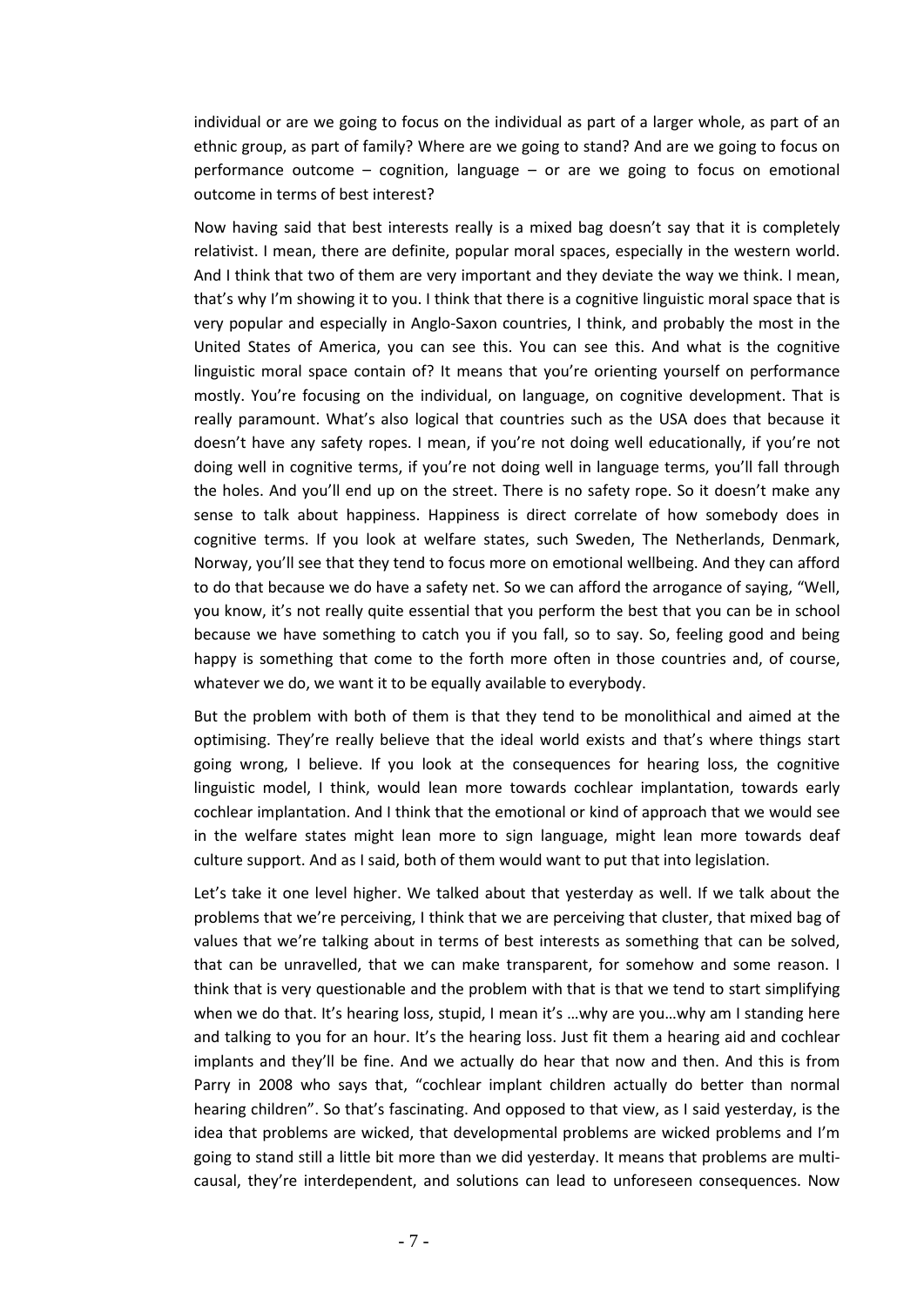that might sound familiar. That there are no clear solutions. That it involves changing behaviour and that it all takes place at the organisational boundaries. I mean this sounds a lot more reasonable to me than depicting these problems as tame problems.

So the next thing that is common, I think, is that we look at these children and we look at these problems from a performance orientation and we can go either way in this. And the most popular performance oriented perspective, I think, is the liberal cognitive perspective. It is a performance model – we really want these kids to do the best that they can do in terms of language and cognitive development; first as a more communitarian model, meaning focusing on family, focusing on ethnic group, belonging, etc. etc. This is probably the dominant model that we have right now. And the third issue is that we believe, and this, I think, is critical, that the optimal really exists; that in spite of all the negative stuff that we see, that we can fix them if we just get it just right, if we get the perfect intervention in place, if we can just get these parents on board, we can fix it all and we can make them into normal children. So it's assuming that the clinical, almost optimal situation actually exists and that there's something that we can attain. There's a little parallel to cochlear implantations because I think it plays a major role in that discourse as well. In general, whenever you see a depiction of a dystopia, meaning a negative and grossly exaggerated negative portrayal of a problem, be aware, because they always come in a couple. When you see dystopia, you know that utopia is around the corner. It's trying to point a direction to utopia. So what have we seen from cochlear implants. We know that there's been a lot of studies that have shown that children who were implanted at 7 or 8 or 9 or 10 were really doing a lot worse than those that were implanted under 3. And there's also some evidence that children who are implanted between 1 and 3 are doing better than those who were implanted between 3 and 6 but, and I'm not a cochlear implant expert but to my knowledge, there's not a lot of evidence that children who were implanted under 3, let alone under 1, do greatly better than those who are implanted between 1 and 3. Nonetheless, subliminal message seems to be that by sketching this dystopia, these children are doing abysmal if you implant them at 7, it seems to be that there's a linear line to be perceived here and that if we get it all right, if we get them as early as possible and implant them at one week, or maybe even in utero, they'll be fine.

Now the same happens for utilitarian utopia. It's all round as well, people who focus on happiness and believe that, if you do it right, if you get it just right, you can fix every problem that there is. And this is from a PhD thesis that will be defended next month in the Netherlands by one of our Residents actually, and she claims that cochlear implants, the children are happier than normal hearing children. Well, that's interesting. Certainly, knowing that happiness is affected very soon if you look at the literature from a broader perspective. I mean, just name the chronic disease and look at happiness studies and people do worse. Look at physical stigma and people do worse. Look at bullying and people do worse. Actually, look at higher education, look at doctors, and they do worse, in terms of happiness. So how can they be happier than normal children?

So let's go back to parents or superhero parents and how we deal with these people. So I said, the way of thinking that I try to illustrate to you really is related to that and the Cheiron Larson case illustrates that; how we think about deafness and how we think about interests and how we think about children really leads to a specific way of dealing with parents.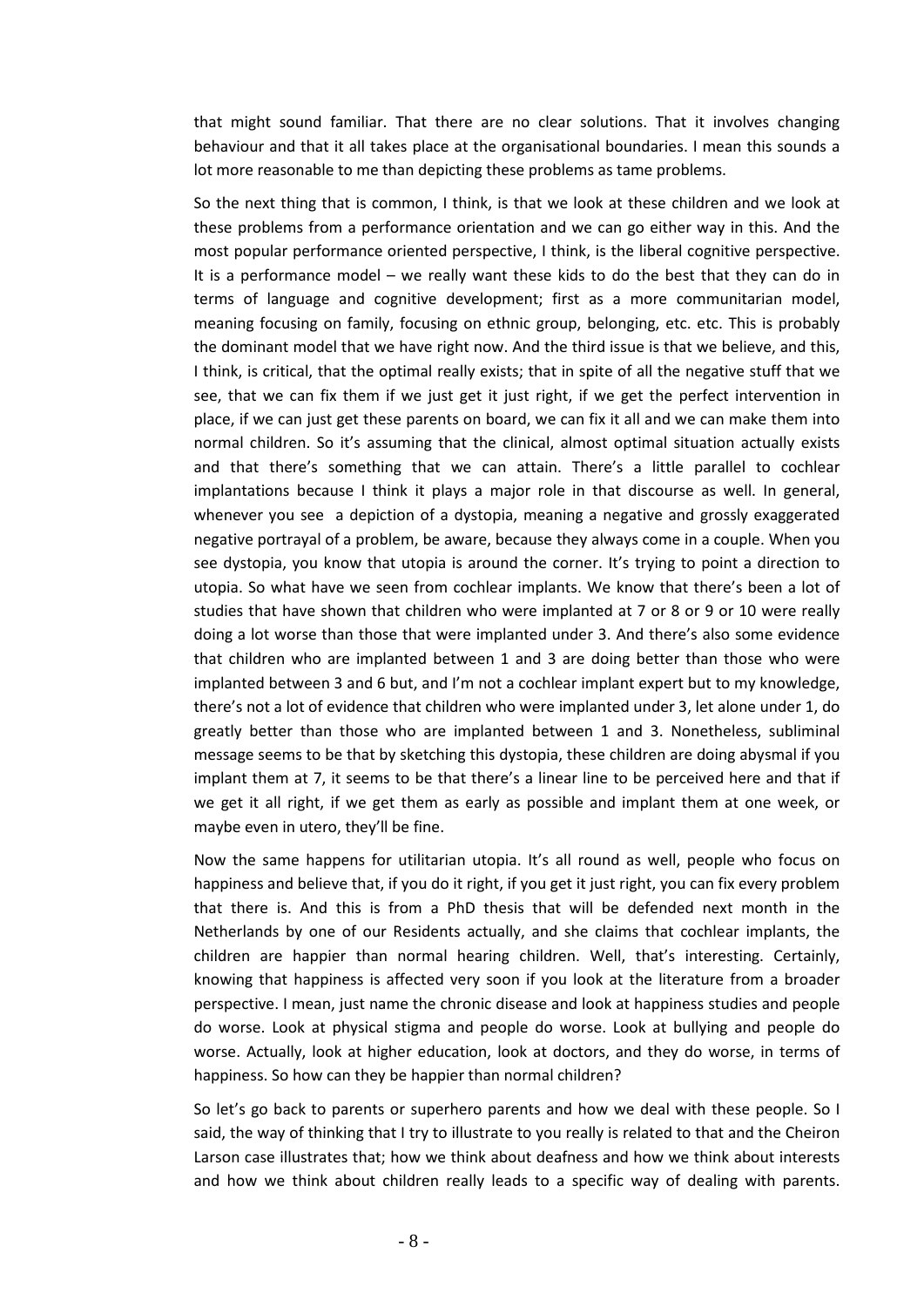Hence, the idea of 'saving' deaf children, even though it might be beautiful, in a way it does tend to be rather ideological and emotional. It tends to strongly believe in the right thing. It tends to be encompassing and not about nuance. It tends to dismiss negative outcome as collateral damage. It tends not to be so open to self-critique and it tends to view problems as tame problems. So really looking at it from a focused in, locked in kind of perspective.

Well, let's broaden it up a little bit and see where is this coming from. Why is the bar raised so much when we deal with children because it seems to be a generic kind of thing? We see it in deafness but we also see it in other children's studies of children with other disabilities. What is the origin of our heightened emotions when we deal with children? And especially when they're sick.

Well, generally, we perceive children through a best interests discourse in western society. This is the common way of looking at children and we can see that in the United Nations as well. But, best interest is a right discourse and a right discourse is all about the individual. It separates the individual from its environment and also, it tends to be absolute in its claims. It is not satisfied with mediocre outcome. It wants the perfect outcome. And in the western world, it's commonly come to define or redefine the relation between parents and the state and I'll come back to that later. And the way that it's being argued, just like I showed you yesterday, is to flee to the extremes. We've seen that in the life and death rhetoric and this guy was amputated, both of his legs and his arms and the argument that at least he's still alive. And so it, by saying that, you are really fleeing to an extreme and locking people in your rhetoric and best interest works in pretty much the same way. Who could argue against best interest? I mean who could say, "No, I'm not for best interest." And is that the way that it's oftentimes being argued is through extremes. You flee to extremes. For example, Jehovah Witnesses and blood transfusions, by showing this and cases of parents who are denying their children blood transfusions. It makes a lot of sense is separate the child from his or her family and the best interest argument sounds very convincing. And the same is, of course, true in child battery. But the question is what happens in between? We're selling the best interest argument based on extremes but does it make a sense to do that?

So, in general, the way we look at children is  $-$  and we've done that for over 100 years  $-$  is that we believe that we need to protect children; that means, keep them away from the dangerous and morally rejectable adult world. But at the same time, and that's where it becomes interesting, we believe that children should be subjected to the adult rationality. Our rationality is an interesting term, here. They have to be supervised by a rational adults. And then the question comes, are parents the right rational agents in that relationship? Are they rational enough? And we hear this argument everywhere. We hear it when we talk about voting rights. It's a dangerous thing when you see it. So educational and constitutional implications have been the result of this and it's also given rise to child psychology, to education, as a new holder of this knowledge of childhood. And as I said before, it's let to a, how shall I call it, a potentially tension between the state and other agents of rationality and biological parents. And as we know, that does have a long history. And most of it is good. Somebody came up to me yesterday and said, "So how about vaccinations?" I mean vaccinations are great, as far as I am concerned. So there is a lot of good stuff about it but the frame behind it is the same. We are deciding for parents and so we give ourselves the right to stand in their shoes and we have legislation to enforce that. Children have to go to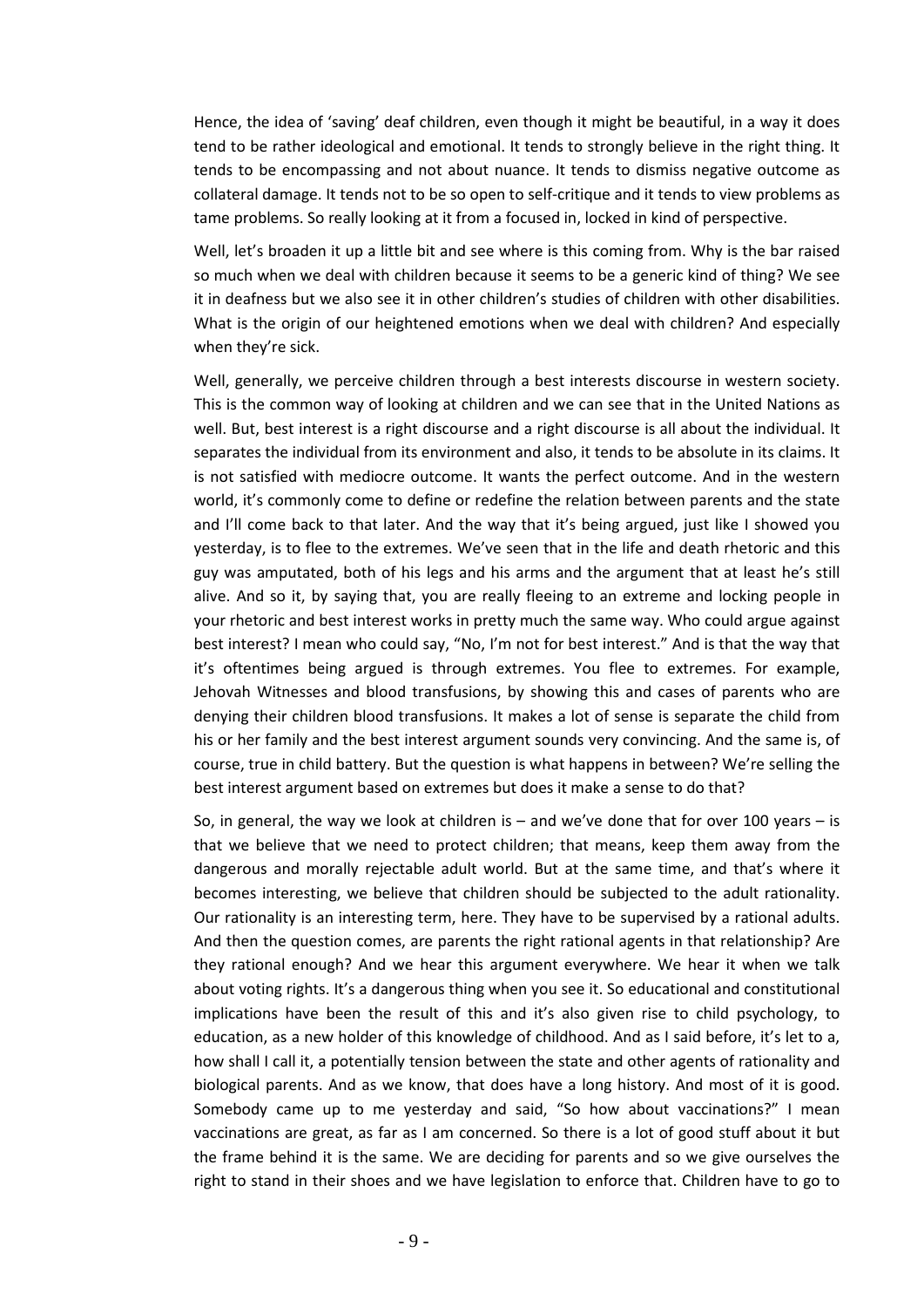school. In many countries, vaccinations have to be done. Yet that seems to be on the rise. And it seems to be conjoined by an army of scientists who are supporting this. Remember what I said about Foucault. It helps – science helps to steer away from the feeling of paternalism and feeling it has nothing to do with opinion. It's about science. So just like medicine, as I just showed you, it often argues based on extremes. The case is argued based on extremes – just some examples, I don't want to show too many of them but you are familiar with them.

So parents really started to revolt against this idea in the 1950s. They started to stand up and reclaim their position and really reclaim their authority in that relationship. So if you look at today, what is the situation like today? Of course, overt moralism has retreated. Nobody would dare to step on parents that way anymore. And we've learned from history and most people distance themselves from interventions like those that I just showed you, based on this idea of paternalism. But, between the lines, we ought to be careful. Modern versions are more subtle but can be just as paternalistic as what we've just seen, just more subtle. And psychosocial interests and best interests are really the new paradigm. Science really helps us to stay away from paternalism. And science, as Foucault would probably say, is now being the butcher. So no, we don't step on parents anymore. We don't do that. We find that unacceptable. We counsel them. But counselling has an intrinsic risk and the risk is that we're going in when opinion has not formed yet. So it allows us to be non-paternalistic but to be extremely paternalistic at the same time because we're really encountering a blank sheet of paper. And something changed, I think, when newborn hearing screening was introduced, that allows that to happen.

One thing that I've found when interviewing parents of deaf people is that there was a distinct change. I can't say if it was two years or three years of age, but there was a point in the narrative of parents that really was a tipping of the way that they were perceiving their child and the way that they encountered the world, and it had to do – this is how I really verbalised it – with the encounter of a concrete child and a concrete child means that the child, his or herself, started giving feedback. You can actually monitor and go by the child. When a child is three or four months old, it doesn't give a lot of feedback yet. The six year old, though, it tells you exactly what they want to be done and parents really changed because of that and became much more empowered. Also, as time went along, initially the first year, first two years, parents were struggling. They didn't have knowledge. They were looking on the internet, reading books but they weren't there yet. If you talk to parents when children are three or four years old, they often were para-professionalised. They were very much into the literature. They know more than I did about the problem. So the position of parents really does change in time. Thirdly, I would argue, that most hearing people, 90% of deaf children are born to hearing people, that hearing people intrinsically are audists in their perception. I mean, there's nothing negative about it; that's just the way we are programmed to be. So we believe in the linear absolute of hearing. So if you intervene in the first year of life, you're likely to encounter a blank sheet of paper that is pretty much audist in its basic composition. So they're much more likely to follow your counsel, so to say, but it doesn't lower the burden on us, as care providers.

Before I came here, I walked up to our main implant surgeon just to sort of see if there was some validity to what I'm saying here. So he's a senior cochlear implant surgeon and does a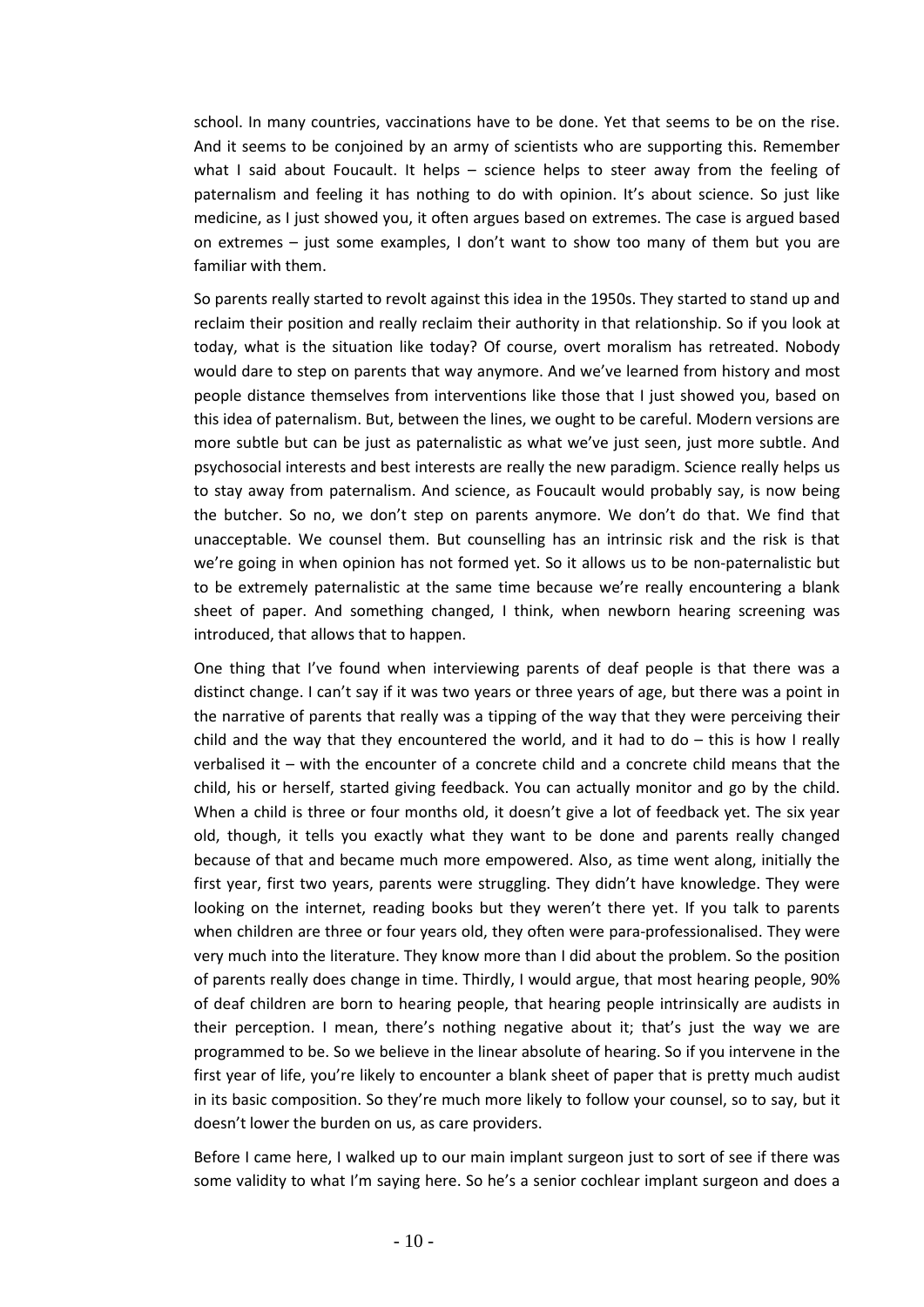lot of research. I said to him, "Johann," I said, "how is counselling these days? With these parents? Compared to ten years ago, before we had newborn hearing screening?" And if it isn't the content of his expression that is interesting, it is the speed and the emotion that was involved in answering. He was answering within .2 seconds. So it was immediate. He didn't have to think about it. It was, "Oh it's so easy these days. It's great. It's easy." And so I said, "Why?" "Well, because they don't have an opinion," he answered. So it's a lot easier to convert, so to say, parents to a cochlear implant kind of view. So that means that, as counsellors, we really should be aware of this because are we counselling…what is our counselling ideology? How do we perceive counselling? Are we counselling in terms of vineyards as I would be advocating, meaning that you – of course, you take into consideration what the characteristics are of the child but are you sketching, seeing, and trying to be as neutral as you can or are you really trying to push into a specific direction with what you do? Because you can and we know you can, if you look at the definition of counselling in the dictionary, it goes all the way from an exchange of opinions and ideas, which is very sort of neutral, to a private opinion or purpose. So where are we at? Are we perceiving it as a tame problem? Are we tap tapping people into a specific direction? Is that what we're doing? Or is that what we don't want to do?

So the pressure on parents is, I think, extremely high, especially in the western world. I mean this is from an article by Time Magazine – Are you Mom enough? Actually, I cut off the top. She's breastfeeding a 7 year old. I didn't want to do that. But it sort of defines the picture. It's Time Magazine, so its' a serious magazine. It's about how high we've put the thresholds for parents to perform, especially if they're highly educated, if they're from a western country, parents and especially mothers feel that the pressure is on. So what is our basic view on parenting, then?

Well, in the literature, you can see there are two basic ways of which you can approach parenting and they relate to what I was saying before. You can look at parenting through a radiant kind of view which they call optimising parentalism which implies that parents need to provide the ideal opportunity, not an opportunity; no, the best opportunity. And then there's this softer version which is called satisfising parentalism which says that parents only need to provide a reasonable or basic opportunity and that makes a huge difference, in which position you take in these two and how you counsel parents. Optimising parentalism is often times value or best interest driven. It tends to be monolithical. It tends to depart from a very narrow hierarchical view on values and interests and so it discounts competing values and it's only satisfied with what I said before, with the optimal outcome; not with an intermediate outcome. And the critique, of course, is that it's unreasonably demanding. It's unrespectful to parents. It's badly defined and it doesn't realise that, and it lacks empirical founding. It ignores heterogeneous character of interests that I've tried to show to you and the interwoven nature of interests that I've also tried to show them to you. And actually, this view on parenting has been tested. It's been tested in 1972 by a Court case in the United States; very famous, [unintelligible 00:45:48] versus Wisconsin and the case was of the State versus an Amish family in the USA. And as many of your probably know, the Amish are very communitarian in their lifestyle. They live in their own community and that means that they're providing education for their children up to the  $8<sup>th</sup>$  grade. After the  $8<sup>th</sup>$  grade, they cannot deliver that and the choice is the child leaving the community to go to higher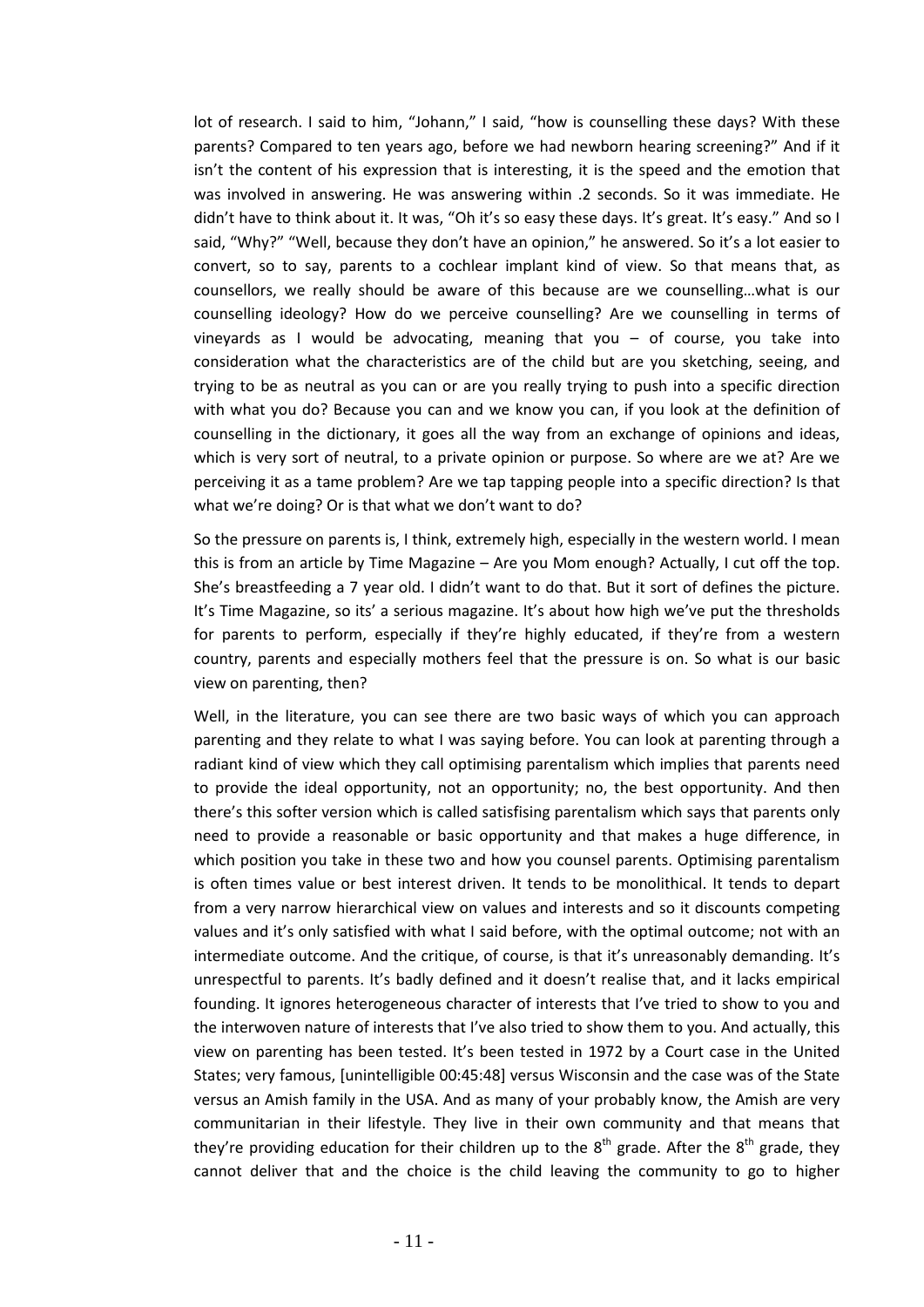education or are we accepting this and viewing them through a communitarian set of spectacles. It went all the way to the High Court and, actually, the Amish won the case meaning that the State – I think it was the State of Minnesota – in their ruling, said that parents had the right not to provide the optimal but to provide a reasonable outcome in their children that was congruent to their ethnic or religious background.

So there are strong limitations to the absolute way of viewing parenting. It hijacks parents in a very one-sided way, fixed to a single interest. While the reality of all of you know, who have children, is really balancing. There's more interests involved and it's really difficult, as a parent, to do that, I think. It doesn't account for the limitations that parents may have to deal with such as poverty, financial, job issues. And it assumes that interests represent a transparent and non-judgemental frame which it doesn't and it assumes that best is a nonambiguous concept. And, in general, it assumes that parenting is like engineering and actually allows a very tight way of dealing with your children. And just look at that assumption of the best. How far are we going to go? Where are we going to put the threshold? What do we feel is the best that parents should really achieve? Now, personally, I believe that what we'd like to do in life and what we do here, as well, sort of putting the threshold just behind us. So we're safe, if you recognise that. But it does mean that it's completely subjective. If your personal situation is determining where you lay the threshold of defining what is normal and what is not normal, you start entering a slippery slope. I mean, are we all supposed to send our children to Prep Schools? Is that the …in their best interests and if you can't do that, should we intervene? I mean, how far are we going to go with that, based on which values? Is it measured by the chances of getting into a top school or by the final measure of a career or is it the socialising experience, the network that you develop there? Is it measured by wellbeing? Is it measured by your experience of different ethnicities? How are we going to benchmark that? So how reasonable is it? It is not a uniform frame. Now, in general, and this is from the Hippocrates, of course. It's in medicine very common. If you cannot provide clarity, if you cannot operationalize a term, you have to be careful about what you do and first of all, not harm. If you cannot operationalize a concept, if you cannot measure it, if you cannot prove benefit reliably, and if you do incur damage on parental autonomy, really, I think there's only one thing left. Be careful, be modest and be pragmatic about what you do and don't start push/pulling with parents over what is in the best interests of their children.

So, obviously, this view has my sympathy, it satisfies in parentalism. It is a different form of looking at parenting. Parents have the obligation to do what is good enough, not what is best so how do they operationalize good enough? Parents may know that something is, perhaps, not in the best interests of their child. They may know that. But they may…are still under no obligation, as Blumstein has said, to actually provide that. So, the standard that we use is not the optimal standard but, now, this is the interesting part I think, it's the minimum standard for functioning independently in their society and not whatever society as O'Neill has mentioned. And that implies that we may apply different standards to people who come from and agrarian background versus people who live in a big city. So at least a level which will minimally fit the child for independent adult life in its society. So it really means that all we can do, I think, reasonably, is be pragmatic and use life itself as a leading point and realise the truth and facts when you serve rather than dictate. They don't dictate any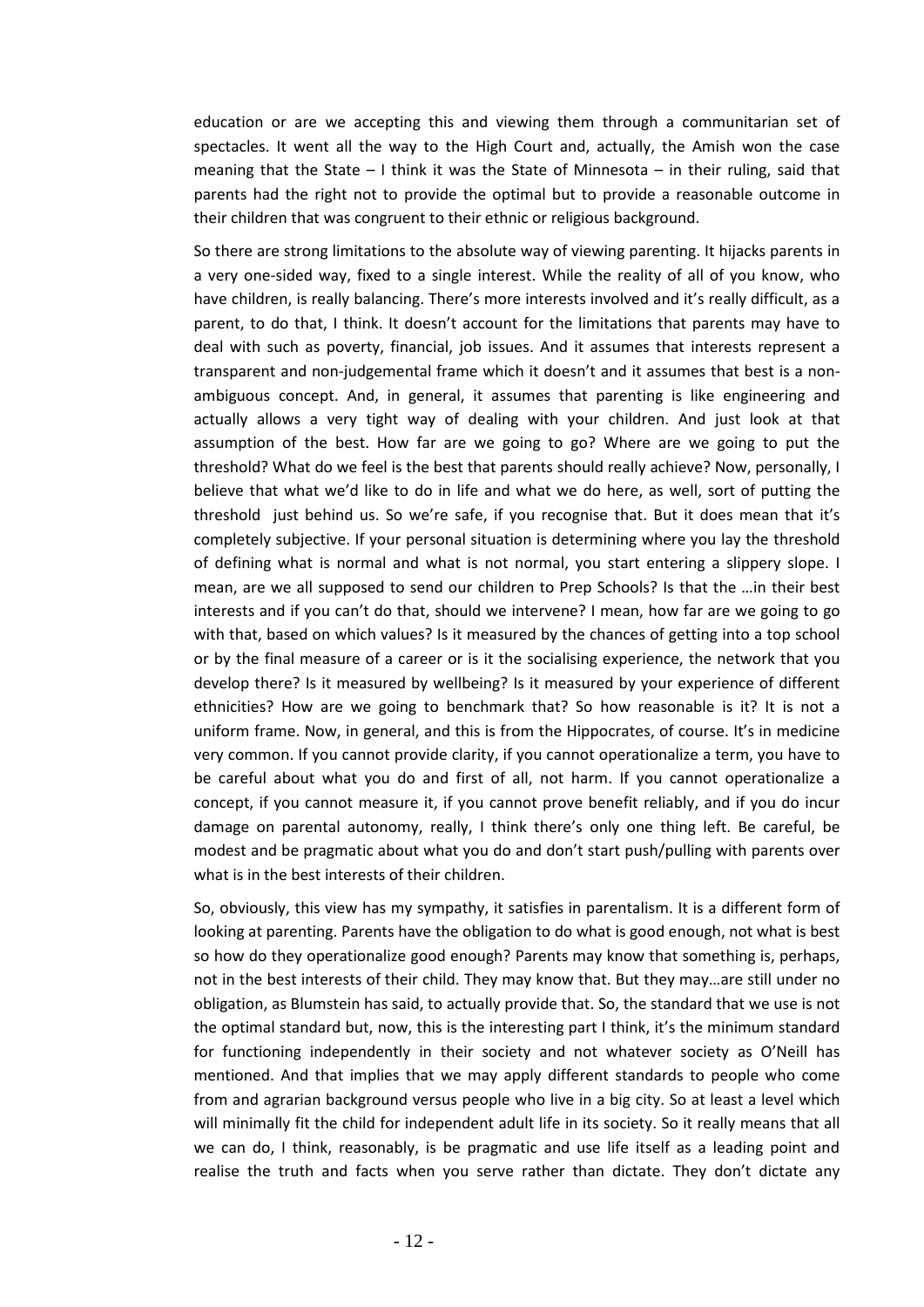direction. They serve us. They help us. Or as the French say, 'penser avec les mains' or the Americans, who are an English speaking country say, 'think on your feet'. Solutions must be friendly and must be useful at the same time. Or, from hands and voices, whatever works for a child is what makes the choice right.

Now, shortly, back to the Cheiron Larsen case and how did that end? Well, it ended with a win of his deaf parents. And the argument was, the judge ruled that he felt that cochlear implants were not …the argument for cochlear implants wasn't strong enough to overrule all the arguments involved. Hence, the ruling was in favour of the parents. The children were not implanted. They were …went back to their biological family.

So to wrap it up, as I started, I said, superheroes live in a moral, transparent, dualistic world where heroes and villains are readily available and recognisable. Is that the world that we live in? I think we should think about that. I don't think we do. I think the problems we deal with are wicked problems and are much more complex. And that is not something that we should cry about. It's something that is an enormous enrichment of what we do. It makes…me…we need to talk with each other which is, I think, what defines us as human beings. No ambivalence or doubt? Definitely, there are ambivalences or doubt and I think that we need to self-reflect. We need to look at ourselves in a mirror – not every day, perhaps, but regularly and be self-critical about what we do. Is the damage that we may incur on the way to be considered a means to an end – collateral damage? I don't think so. I think we are responsible for the damage that we incur, and we stay responsible for it and we should be aware of that. And is the story always a happy ending? Is it end good, all good. Well, of course, hope is not sufficient. It doesn't necessarily have to lead to that and we are responsible for the outcome as well. So, in general, I think that…I hope I've convinced you that we should be historically aware, we should be aware of our place in time and space and I think that really leads to a position of modesty to realise that the problems that we are dealing with are really, are intrinsically wicked, that we need to be self-critical and evaluate it at all times and be pragmatic rather than principle driven. Be resilient to utopic stories. Be critical of them. And people who claim that they're aiming for the optimal outcome and be willing to change. Learn from history. This is a picture that I really like. It's sort of as when I said you really need to have everything in place to be able to do that so that's interesting to talk about when we talk about our session on counselling; be able to really change your position based on the balance that is required. So being able to move from one [unintelligible 00:53:54] to the next, just based on what nature of what the environment around you predicts.

Thank you very much. It was great to be here and I hope that you've enjoyed the talks.

(Applause)

Greg Leigh: Again, wow. Thank you so much, Capi. I found myself, as I was – and I'm sure other people in the room would agree with me  $-$  as I listened to you at various times nodding in furious agreement and then thinking, gee, there's something I would like to share with you about an aspect of our field and realise that what you were doing was, at the same time, putting our field under a magnifying glass and looking at it. And somewhere through the presentation, I think I realised that you magnifying glass became a mirror and had the opportunity to look at some of the things that I have held to rather strongly during my career and it's ..nice to have